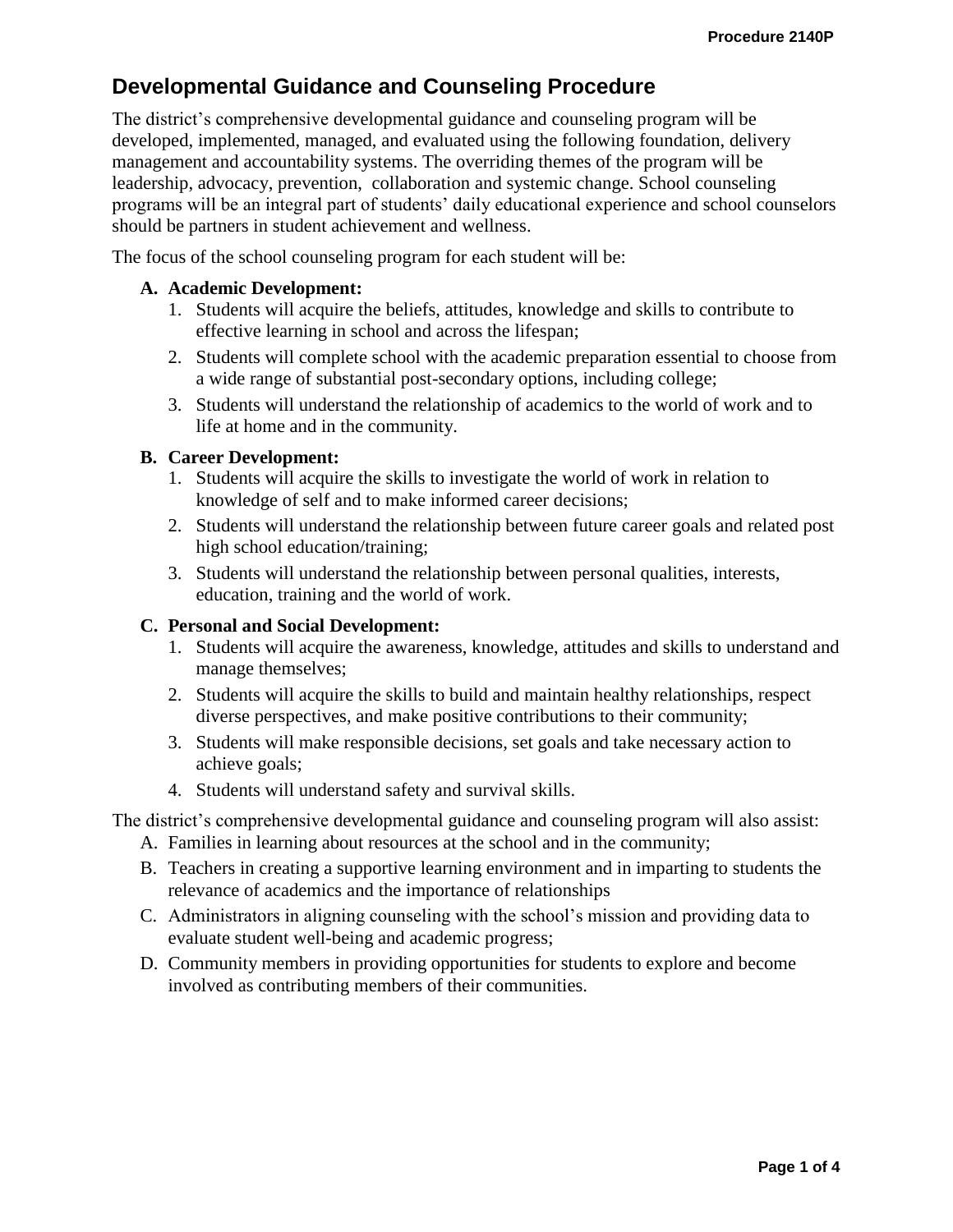# **Foundation**

Like any solid structure, the school counseling program is built on a strong foundation. Based on our district's goals for student achievement, what every student should know and be able to do, this foundation determines how every student will benefit from the district's school counseling program. The district's developmental guidance and counseling program is based on the following foundational beliefs and mission:

# **Vision**

To value and support all students in their academic, career and personal growth.

## **Mission**

Bellevue School District counseling program is dedicated to providing a comprehensive approach that addresses the academic, career, and social emotional development of all students.

## **Beliefs**

We believe:

- As professional school counselors, we are advocates and resources for students, staff, and families;
- It is necessary to collaborate with students, families, community members, and other educators to promote equity and access for all students;
- School counselors are agents for systemic improvement;
- All students can achieve and meet high standards that will prepare them for success in meeting their life goals.

## **Delivery System**

The district's delivery system describes the activities, interactions and methods necessary to deliver the program. Based on the district's core beliefs, philosophies and missions identified in the foundation, the delivery system describes the activities, interactions and methods necessary to deliver the program.

To maximize student achievement and optimize the effectiveness of the school counseling program, counseling duties will focus on the following four delivery system components.

A. **Curriculum**: The curriculum will be structured to ensure that every student has access to guidance and planning and that students receive information for making thoughtful decisions about the future. The curriculum will be organized and delivered to help students develop academic, career, and personal and social development skills, with particular emphasis on the skills students will need to succeed in the community and in their careers as adults in a twenty-first century world. These skills include emotional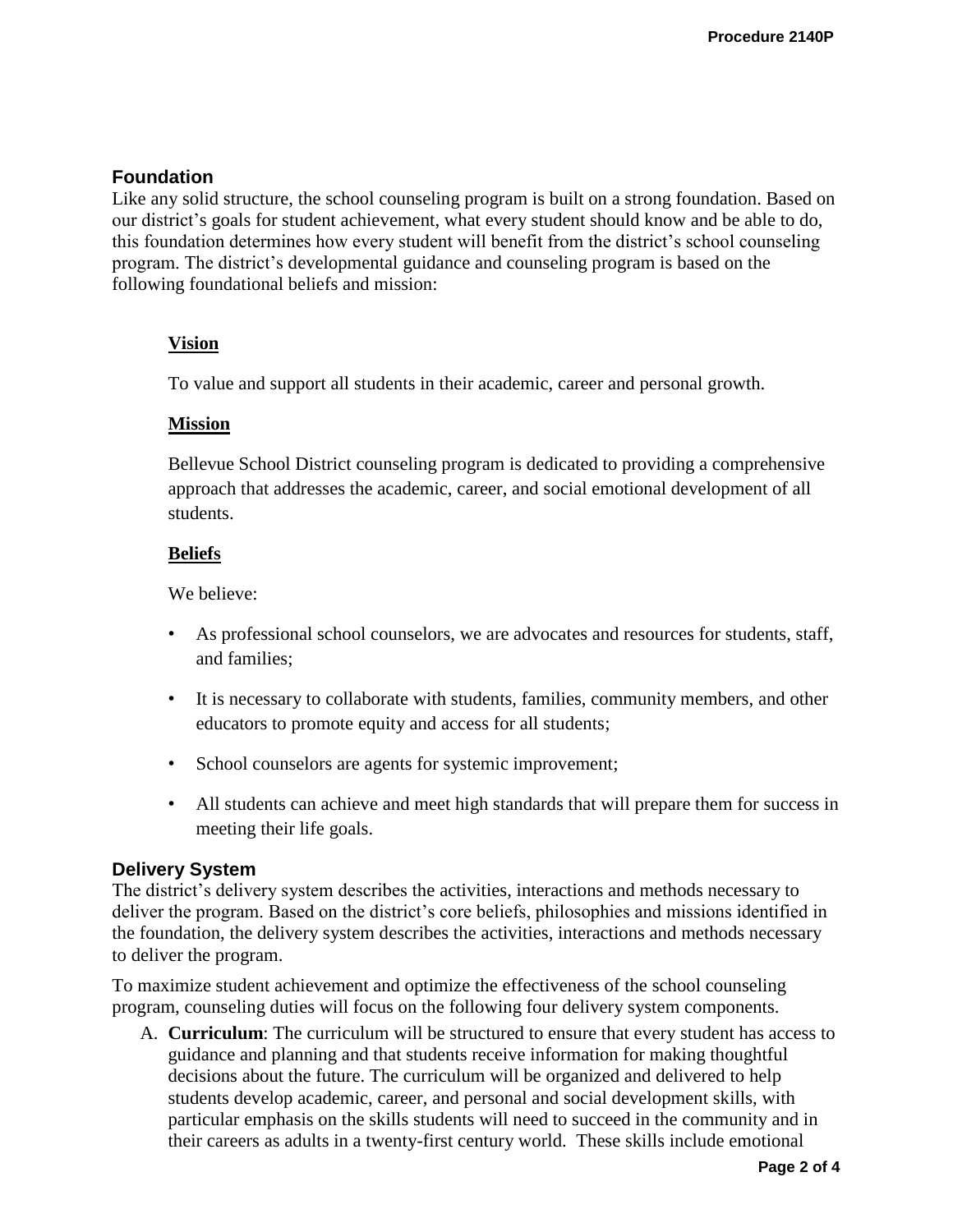literacy skills, communication, collaboration, self-direction and the ability to assess one's own knowledge and become a lifelong learner. Classroom guidance through developmentally appropriate guidance curricula will also help all students make smooth transitions from one educational level to the next and can support assessment practices to measure the impact on student learning and growth.

- B. **Individual Student Planning**: the comprehensive developmental guidance and counseling program will provide opportunities for students to assess their progress, explore their interests and skills, and work with their families and teachers to learn what they need to do to realize their goals for life after high school and to prepare for careers and opportunities in their future.
- C. **Responsive Services**: The comprehensive developmental guidance and counseling program will be organized to allow counseling staff to respond effectively and efficiently to students' personal and social concerns. Counselors will provide staff with resources to assist students in succeeding in school by identifying and removing barriers to learning. Counselors will play a vital role in the prevention of bullying, harassment and intimidation; in suicide intervention and prevention, and in crisis response planning and intervention. Counselors will also work with families to refer students to community support services.
- D. **System Support:** Counselors will meet regularly with administrators and participate in professional development activities. School counselors will use state and national program standards to guide the management and evaluation of the school counseling program.

#### **Management System**

The district's developmental guidance and counseling management system will ensure that its program is organized, concrete, clearly delineated and reflective of students' needs. The components of the management system include:

- A. **Management agreements**: the written agreement between the principal and counselor(s) on the implementation of the school developmental guidance and counseling program;
- B. **Advisory council**: Students, parents, teachers, counselors, administration and community members appointed to review counseling program results and to make recommendations;
- C. **Use of data**: School counselors will demonstrate that each activity implemented as part of the program was developed from a careful analysis of students' needs, achievement and/or related data and that the effectiveness of each activity will be evaluated periodically;
- D. **Action Plans**: For district identified priority goals, counselors will develop action plans outlining how the desired results will be achieved. Each plan will contain: a) student competencies addressed; b) a description of the activity; c) data driving the decision to address the competency; d) a timeline in which the activity is to be completed; e) who is responsible for delivery; f) means of evaluating student success; and g) expected results for students;
- E. **Analysis of use of time**: School counselors will spend the majority of their time in direct contact with students. Duties will focus on comprehensive program delivery and direct counseling services;
- F. **Calendars for the purpose of organization and communication**: Counselors will develop and publish master and monthly calendars to keep students, parents, teachers and administrators informed.